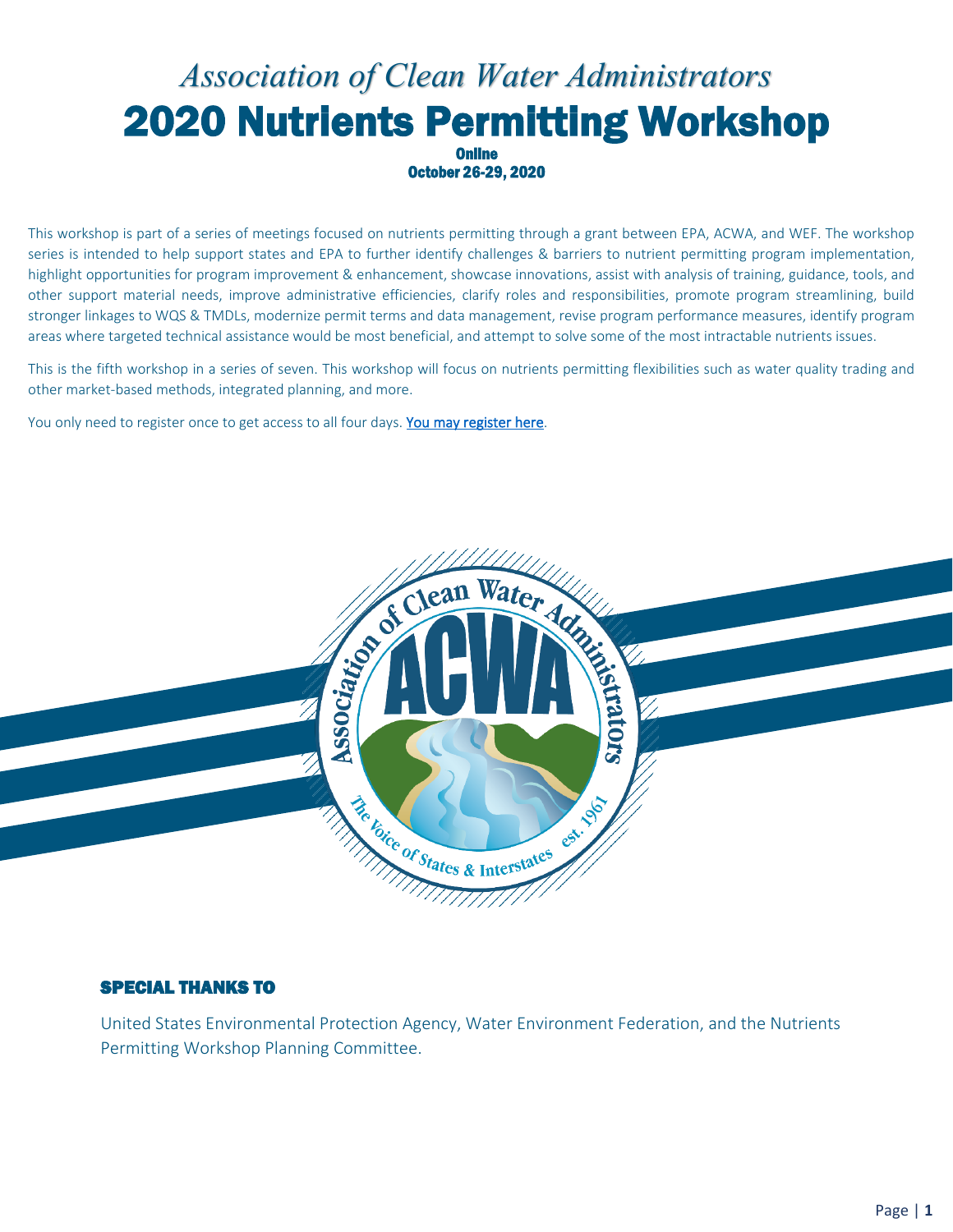# MONDAY, OCTOBER 26

| $1:00 - 1:30$ PM | <b>WELCOME AND OPENING REMARKS</b><br>Jasper Hobbs, Association of Clean Water Administrators<br>Anna Wildeman, Principal Deputy Assistant Administrator, Office of Water, USEPA                                                                                |
|------------------|-----------------------------------------------------------------------------------------------------------------------------------------------------------------------------------------------------------------------------------------------------------------|
| $1:30 - 2:45$ PM | FEDERAL EFFORTS ON PERMITTING FLEXIBILITIES - WHERE ARE WE TODAY?<br>EPA representatives will provide updates on permitting flexibility efforts including<br>water quality trading, integrated planning, WQS variances, and more.                               |
|                  | Robyn DeYoung, Office of Wastewater Management, Water Permit Division, US EPA<br>Melissa Dreyfus, Office of Science and Technology, Water Quality Standards Program, US EPA<br>Danielle Stephan, Office of Wastewater Management, Water Permit Division, US EPA |
| $2:45 - 3:00$ PM | <b>BREAK</b>                                                                                                                                                                                                                                                    |
| $3:00 - 4:00$ PM | <b>CURRENT STATE EFFORTS UTILIZING PERMITTING FLEXIBILITIES</b><br>State representatives will present case studies on successful current nutrients permitting<br>flexibility efforts.                                                                           |
|                  | Matt Claucherty, Wisconsin DNR<br>Allan Brockenbrough, Virginia DEQ                                                                                                                                                                                             |
| $4:00 - 5:00$ PM | WATER QUALITY TRADING - POINT TO POINT V. NONPOINT TO POINT: WHAT'S THE<br>DIFFERENCE?                                                                                                                                                                          |
|                  | Panelists will present and lead a discussion on the similarities and differences between these<br>two trading types.                                                                                                                                            |
|                  | Rowland Denny, Connecticut DEEP<br>Justin Sherwood, Missouri DNR                                                                                                                                                                                                |
| 5:00 PM          | <b>MEETING ADJOURN</b>                                                                                                                                                                                                                                          |

[REGISTER HERE](https://attendee.gotowebinar.com/register/6990761309461265933) 

`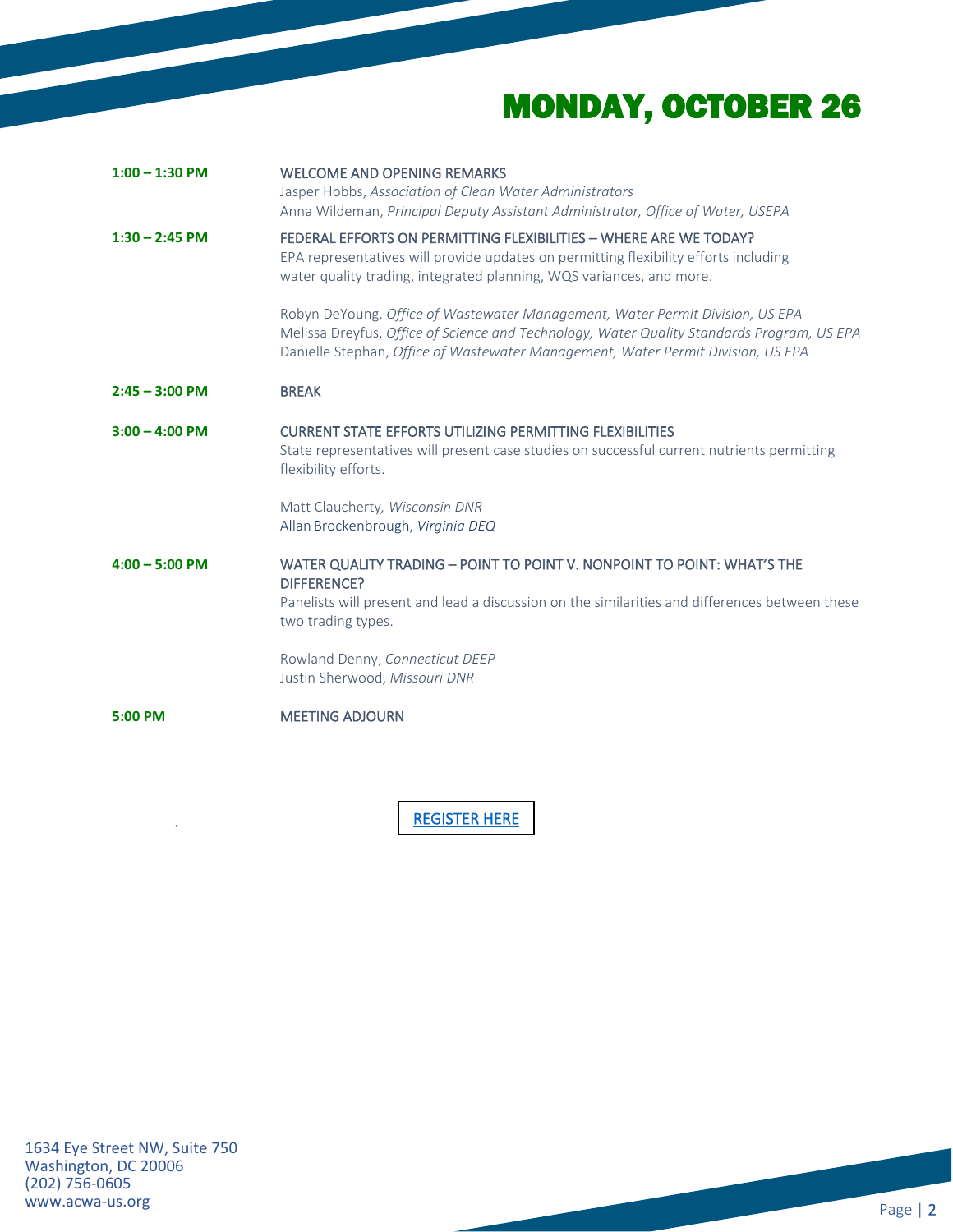# TUESDAY, OCTOBER 27

| $1:00 - 2:00$ PM | NEW STATE EFFORTS UTILIZING PERMITTING FLEXIBILITIES<br>State representatives will present new efforts utilizing innovative permitting flexibilities.                                                                                                                                                                        |
|------------------|------------------------------------------------------------------------------------------------------------------------------------------------------------------------------------------------------------------------------------------------------------------------------------------------------------------------------|
|                  | Eleanor Ott, Washington DOE<br>Tom Mumley, San Franscisco Bay Regional Water Quality Control Board                                                                                                                                                                                                                           |
| $2:00 - 3:15$ PM | A DEEP DIVE INTO ASPECTS OF A FLEXIBLE PERMITTING PROGRAM: DRIVERS<br>What drives a state to explore flexibilities for permitting for nutrients? Panelist will<br>present and discuss what factors led to their state exploring flexibilities such as trading,<br>variances, watershed-based plans, and integrated planning. |
|                  | Ashley Keely & Myranda Alford, Missouri DNR<br>Rachael Mathews, Louisiana DEQ<br>Adam Schnieders, Iowa DNR                                                                                                                                                                                                                   |
|                  |                                                                                                                                                                                                                                                                                                                              |
| $3:15 - 3:30$ PM | <b>BREAK</b>                                                                                                                                                                                                                                                                                                                 |
| $3:30 - 5:00$ PM | A DEEP DIVE INTO ASPECTS OF A FLEXIBLE PERMITTING PROGRAM: BASELINE AND<br><b>CREDITING</b><br>Panelists will present on how their programs define and implement baseline in market-<br>based permitting programs for nutrients and discuss how they quantify, verify, and<br>model credits.                                 |
|                  | Joshua Baehr, US EPA<br>Rich Gannon, North Carolina DEQ<br>Allan Brockenbrough, Virginia DEQ                                                                                                                                                                                                                                 |
| 5:00 PM          | <b>MEETING ADJOURN</b>                                                                                                                                                                                                                                                                                                       |

[REGISTER HERE](https://attendee.gotowebinar.com/register/6990761309461265933) 

 $\ddot{\phantom{a}}$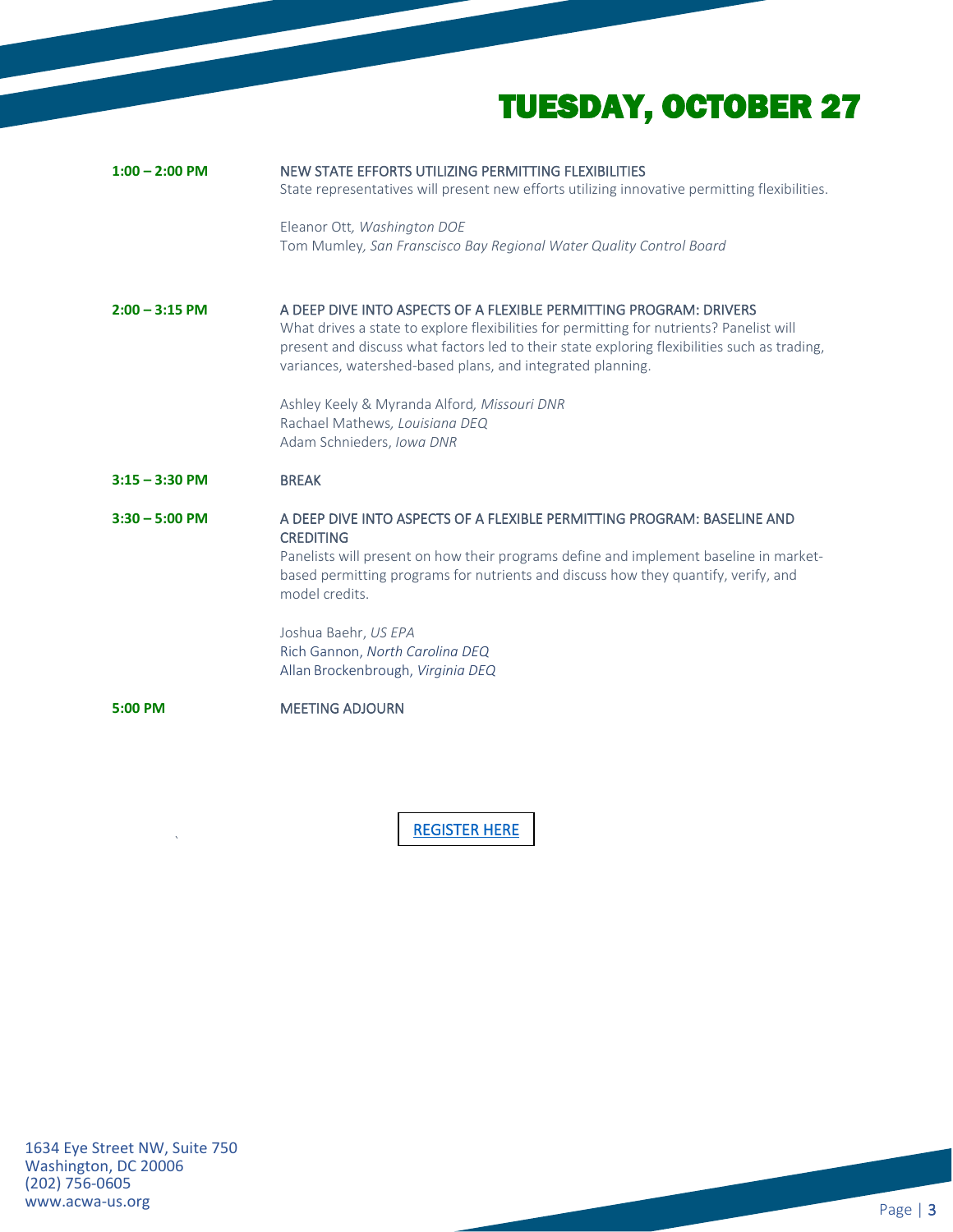# WEDNESDAY, OCTOBER 28

| A DEEP DIVE INTO ASPECTS OF A FLEXIBLE PERMITTING PROGRAM: STAKEHOLDER<br>$1:00 - 2:30$ PM<br><b>INVOLVEMENT</b>                                                                                                                                                            |
|-----------------------------------------------------------------------------------------------------------------------------------------------------------------------------------------------------------------------------------------------------------------------------|
| Panels will present on their experience involving various stakeholders while working to establish<br>permitting flexibilities.                                                                                                                                              |
| Graham Freeman, Idaho DEQ<br>Ashley Ward, Ohio EPA<br>Kevin Kirsch, Wisconsin DNR                                                                                                                                                                                           |
| <b>BREAK</b>                                                                                                                                                                                                                                                                |
|                                                                                                                                                                                                                                                                             |
| DEEP DIVE INTO ASPECTS OF A FLEXIBLE PERMITTING PROGRAM: AFFORDABILITY AND<br>$2:45 - 3:45$ PM<br><b>FINANCIAL CAPABILITY</b>                                                                                                                                               |
| What goes into the decision to pursue Water Quality Trading from an affordability<br>perspective? Does the Type of Trading Scenario depend on what the state/facilities can<br>afford? Does trading really save a facility money?                                           |
| Raj Kapur, Clean Water Services, OR                                                                                                                                                                                                                                         |
| $3:45 - 4:00$ PM<br><b>BREAK</b>                                                                                                                                                                                                                                            |
| A DEEP DIVE INTO ASPECTS OF A FLEXIBLE PERMITTING PROGRAM: RATIOS<br>How do programs determine how to quantify reductions across complex state geography and<br>hydrology? Presenters will discuss how they formed ratios in a flexible permitting scheme for<br>nutrients. |
| Rowland Denny, Connecticut Deep<br>Jessica Fox, EPRI                                                                                                                                                                                                                        |
| <b>MEETING ADJOURN</b>                                                                                                                                                                                                                                                      |
|                                                                                                                                                                                                                                                                             |
| $2:30 - 2:45$ PM<br>$4:00 - 5:00$ PM                                                                                                                                                                                                                                        |

[REGISTER HERE](https://attendee.gotowebinar.com/register/6990761309461265933) 

`